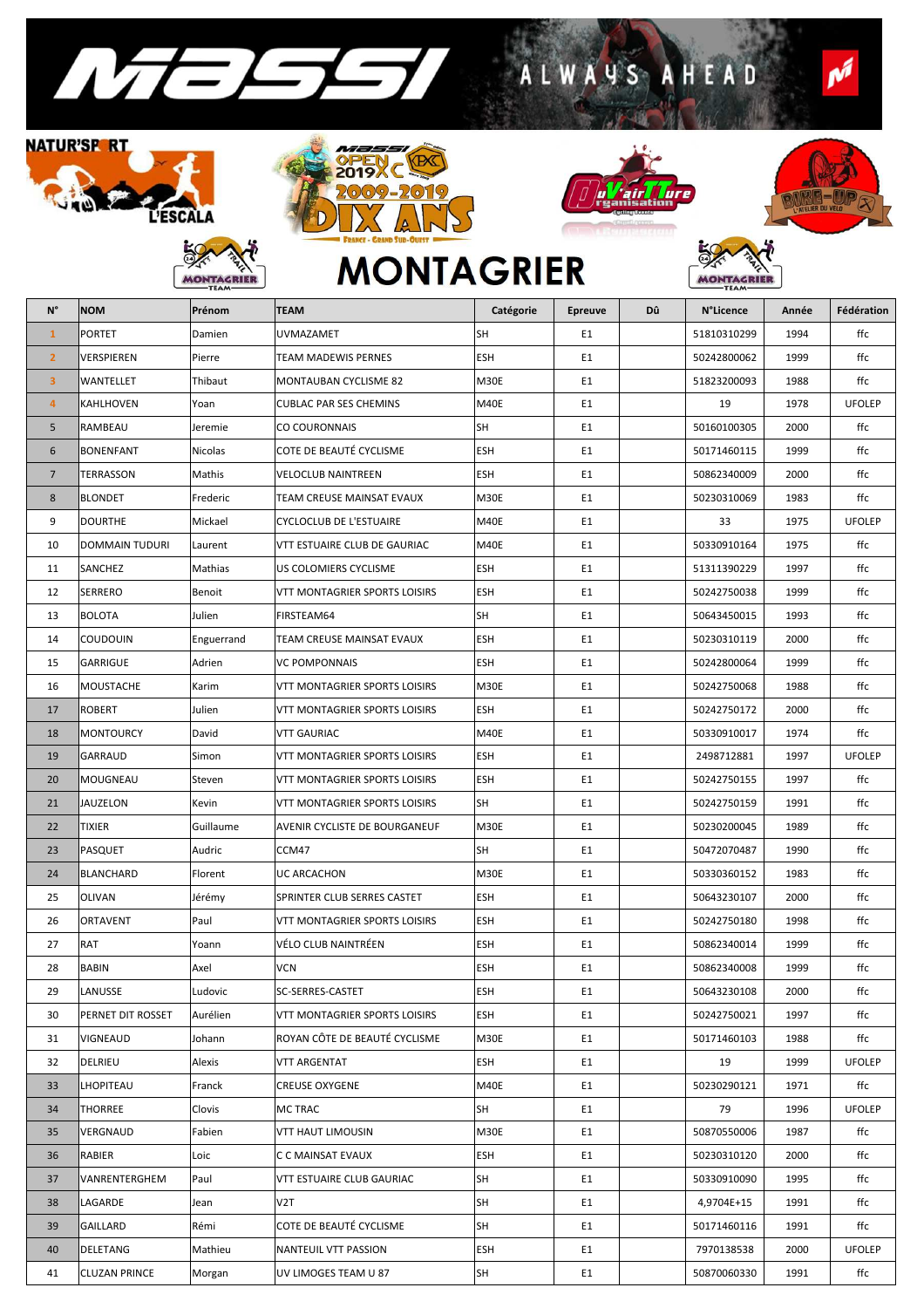| 42 | <b>COSTE</b> | Vincent  | FIRSTEAM64 | <b>ESH</b> | E <sub>1</sub> | 50643450016 | 1997 | ffc    |
|----|--------------|----------|------------|------------|----------------|-------------|------|--------|
| 43 | JAUZELON     | Alexis   |            | SH         | E1             | 0           | 1994 | autres |
| 44 | FEYTE        | Benjamin |            | SH         | E1             | 0           | 1990 | non    |
|    |              |          |            |            |                |             |      |        |
|    |              |          |            |            |                |             |      |        |
|    |              |          |            |            |                |             |      |        |
|    |              |          |            |            |                |             |      |        |
|    |              |          |            |            |                |             |      |        |
|    |              |          |            |            |                |             |      |        |
|    |              |          |            |            |                |             |      |        |
|    |              |          |            |            |                |             |      |        |
|    |              |          |            |            |                |             |      |        |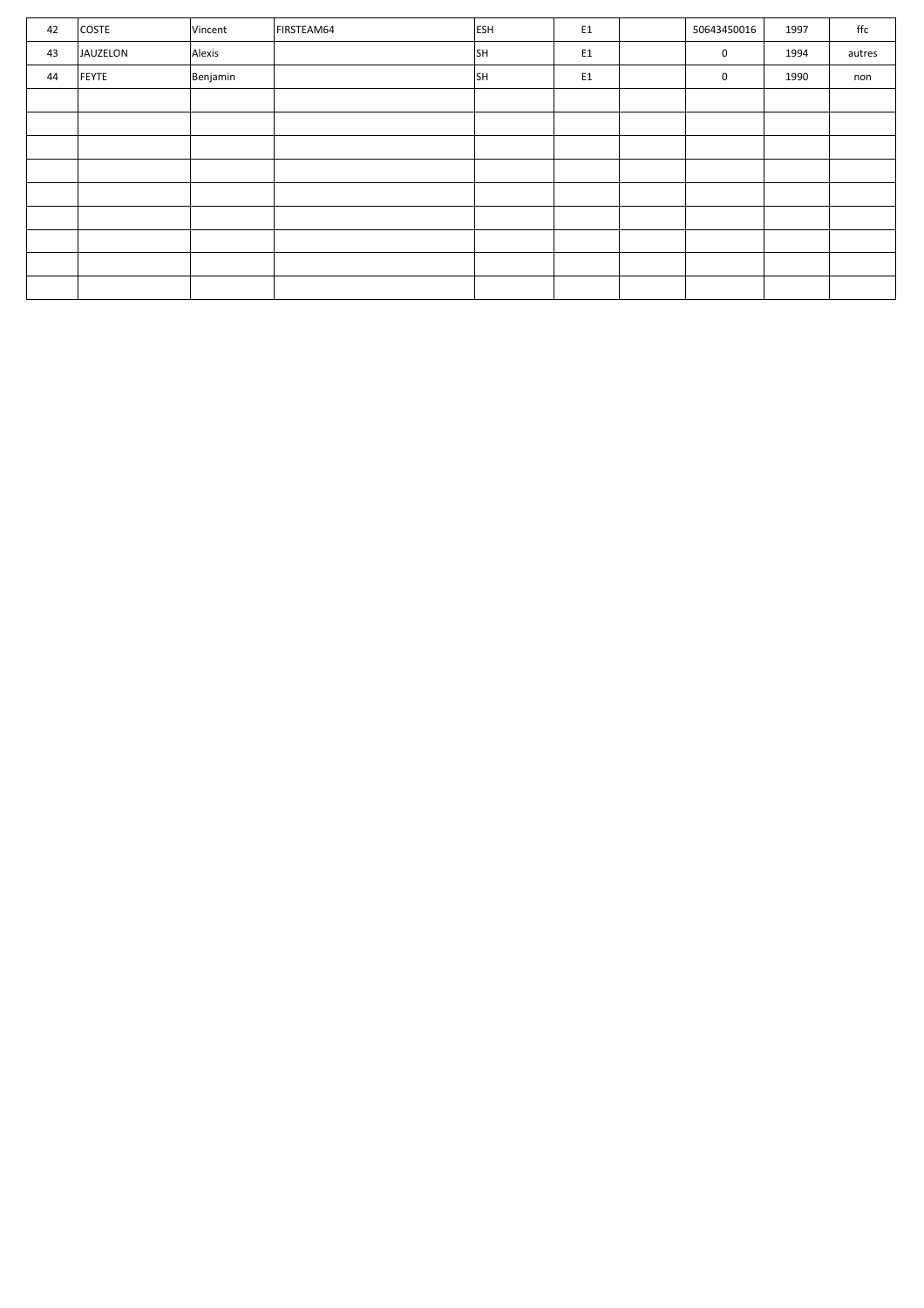

**ESCALA** 

**BS** 

**MONT** 

GRIEF

<u>NATURSK RT</u>

REN





ALWAYS AHEAD



∵ \∕<br>RIER:

MON

N

## **MONTAGRIER**

| $N^{\circ}$ | <b>NOM</b>         | Prénom      | <b>TEAM</b>                      | Catégorie  | Epreuve        | Dû | <b>N°Licence</b> | Année | Fédération    |
|-------------|--------------------|-------------|----------------------------------|------------|----------------|----|------------------|-------|---------------|
| 200         | RIBOULET*          | Alex        | TEAM SCOTT CREUSE OXYGENE GUERET | JH         | E <sub>2</sub> |    | 50230290482      | 2002  | ffc           |
| 201         | LAQUEBE            | Amelie      | <b>VTT LIGUEUX</b>               | SD         | E <sub>2</sub> |    | 50330180018      | 1998  | ffc           |
| 202         | <b>ESCARMANT</b>   | Martin      |                                  | <b>MOP</b> | E <sub>2</sub> |    | 0                | 1986  | non           |
| 203         | CHANTEAU           | Patrice     | AS PERIGORD BESSEDE              | M50        | E <sub>2</sub> |    | 50242880017      | 1961  | ffc           |
| 204         | <b>BOUTHONNIER</b> | Céline      | <b>LES Z'ACCROS</b>              | SD         | E <sub>2</sub> |    | 50242830023      | 1999  | ffc           |
| 205         | <b>DELUCHE</b>     | Celestin    | <b>CREUSE OXYGENE GUERET</b>     | JH         | E <sub>2</sub> |    | 50870400031      | 2002  | ffc           |
| 206         | <b>HOURCAUX*</b>   | Teva        | CÔTE DE BEAUTÉ CYCLISME          | JH         | E <sub>2</sub> |    | 50171460113      | 2002  | ffc           |
| 207         | LOZACH             | Willy       | <b>VTT HAUT LIMOUSIN</b>         | JH         | E <sub>2</sub> |    | 50870550040      | 2002  | ffc           |
| 208         | <b>DUBERNARD</b>   | Benjamin    | <b>CYCLO CLUB BOSMIE</b>         | JH         | E <sub>2</sub> |    | 87               | 2002  | <b>UFOLEP</b> |
| 209         | <b>BLONDEAU</b>    | Evan        | <b>CREUSE OXYGENE</b>            | JH         | E <sub>2</sub> |    | 50230290076      | 2002  | ffc           |
| 210         | <b>KLEIN</b>       | Nicolas     | <b>ASPB</b>                      | JH         | E <sub>2</sub> |    | 24               | 2002  | <b>UFOLEP</b> |
| 211         | SOUCHON*           | Antonin     | TEAM MADEWIS PERNES              | JH         | E <sub>2</sub> |    | 50860700564      | 2002  | ffc           |
| 212         | SOUCHON*           | Marie-Sarah | TEAM MADEWIS PERNES              | SD         | E <sub>2</sub> |    | 52850520277      | 1998  | ffc           |
| 213         | THUBLIER*          | Theo        | <b>VTT GAURIAC</b>               | JH         | E <sub>2</sub> |    | 50330910165      | 2001  | ffc           |
| 214         | <b>BOY</b>         | Christophe  | JURANÇON CYCLISME COMPÉTITION    | MOP        | E <sub>2</sub> |    | 50643170011      | 1981  | ffc           |
| 215         | CHAMBARD           | Christophe  | <b>VTT ARGENTAT</b>              | M50        | E <sub>2</sub> |    | 19               | 1966  | <b>UFOLEP</b> |
| 216         | <b>BELANGEON</b>   | Joachim     | A C BOURGANEUF                   | <b>MOP</b> | E <sub>2</sub> |    | 50               | 1986  | ffc           |
| 217         | <b>DELUCHE</b>     | Laurent     | <b>U.S. NANTIAT</b>              | M50        | E <sub>2</sub> |    | 50870400036      | 1968  | ffc           |
| 218         | <b>DEVAUD</b>      | Bruno       | <b>CUBLAC PAR CES CHEMINS</b>    | <b>MOP</b> | E <sub>2</sub> |    | 1915212345       | 1979  | <b>UFOLEP</b> |
| 219         | <b>DONATO</b>      | David       | <b>ESCAPADE EXCITED RIDERS</b>   | MOP        | E <sub>2</sub> |    | 4750077664       | 1979  | <b>UFOLEP</b> |
| 220         | <b>THOUMELIN</b>   | Philippe    | PEDAL CLUB OLÉRONAIS             | M50        | E <sub>2</sub> |    | 50170420116      | 1952  | ffc           |
| 221         | CAMINADE           | Guillaume   | VTT MONTAGRIER SPORTS LOISIRS    | MOP        | E <sub>2</sub> |    | 2451123871       | 1973  | <b>UFOLEP</b> |
| 222         | PASQUET            | Daniel      | <b>VTT SOURZAC</b>               | M50        | E <sub>2</sub> |    | 50242830008      | 1964  | ffc           |
| 223         | <b>VEDIS</b>       | Romain      | AMBAZAC SPRINTER CLUB            | MOP        | E <sub>2</sub> |    | 50870450085      | 1987  | ffc           |
| 224         | PLANCHAT           | Christian   | VTT CLUB SOURZAC                 | M50        | E <sub>2</sub> |    | 50242830001      | 1956  | ffc           |
| 225         | <b>DARRIBERE</b>   | Florian     | <b>CUBLAC PAR SES CHEMINS</b>    | <b>MOP</b> | E <sub>2</sub> |    | 19               | 1980  | <b>UFOLEP</b> |
| 226         | LUSTENBERGER       | Jean-Luc    | <b>VCBA</b>                      | MOP        | E <sub>2</sub> |    | 50472310005      | 1973  | ffc           |
| 227         | <b>BORDIGNON</b>   | Florian     | ACCRO VÉLO                       | JH         | E <sub>2</sub> |    | 47               | 2001  | <b>UFOLEP</b> |
| 228         | HORREREAU          | William     | SPORTNATURE CHAMADELLE           | <b>MOP</b> | E <sub>2</sub> |    | 3366721790       | 1976  | <b>UFOLEP</b> |
| 229         | PENEL              | Stéphane    | <b>CYCLES MEDOC ESTUAIRE</b>     | MOP        | E <sub>2</sub> |    | 33               | 1974  | <b>UFOLEP</b> |
| 230         | LAFFONT            | Sebastien   | ACCRO VELO SPORT NATURE          | <b>MOP</b> | E <sub>2</sub> |    | 4750050962       | 1974  | <b>UFOLEP</b> |
| 231         | VADIER             | Simon       | <b>VTT PONTOIS</b>               | JH         | E <sub>2</sub> |    | 17               | 2002  | <b>UFOLEP</b> |
| 232         | VARAILLAS          | Fabrice     | <b>CADR ENVRAC</b>               | <b>MOP</b> | E <sub>2</sub> |    | 2498749676       | 1974  | <b>UFOLEP</b> |
| 233         | <b>RODRIGUEZ</b>   | Germain     | <b>VTT ARGENTAT</b>              | M50        | E <sub>2</sub> |    | 19               | 1961  | <b>UFOLEP</b> |
| 234         | LAFFONT            | Tom         | ACCRO VELO SPORT NATURE          | JH         | E <sub>2</sub> |    | 4750070320       | 2002  | <b>UFOLEP</b> |
| 235         | <b>BAILLY</b>      | Victor      | AVENIR CYCLISTE CHATELLERAUDAIS  | JH         | E <sub>2</sub> |    | 50861540411      | 2002  | ffc           |
| 236         | <b>BOYER</b>       | Rémy        | <b>ESCAPADE</b>                  | JH         | E <sub>2</sub> |    | 4750088159       | 2002  | <b>UFOLEP</b> |
| 237         | RAYNAUD            | Franck      | RAYON VERT VTT NONTRON           | <b>MOP</b> | E <sub>2</sub> |    | 2401008081       | 1985  | <b>UFOLEP</b> |
| 238         | <b>JOUSSAIN</b>    | François    | VTT MONTAGRIER SPORTS LOISIRS    | <b>MOP</b> | E <sub>2</sub> |    | 0                | 1989  | non           |
| 239         | <b>MONMARSON</b>   | Corentin    | LES Z'ACCROS                     | JH         | E <sub>2</sub> |    | 2498715984       | 2001  | <b>UFOLEP</b> |
| 240         | <b>CLABAUT</b>     | Jean Marie  |                                  | <b>MOP</b> | E <sub>2</sub> |    | 0                | 1978  | non           |
| 241         | CHAGNON            | Stéphane    | <b>LES ZACCROS</b>               | <b>MOP</b> | E <sub>2</sub> |    | 2401008277       | 1975  | <b>UFOLEP</b> |
| 242         | SARRAZIN           | Nicolas     | <b>VC PERISSAC</b>               | MOP        | E <sub>2</sub> |    | 33               | 1975  | <b>UFOLEP</b> |
| 243         | PHILIPPE           | Richard     | LES GRILLONS MASSAIS             | M50        | E <sub>2</sub> |    | 4747134100       | 1969  | <b>UFOLEP</b> |
| 244         | <b>COURMONT</b>    | Yann        | VTT MONTAGRIER SPORTS LOISIRS    | <b>MOP</b> | F <sub>2</sub> |    | 50242750111      | 1985  | $_{\rm ff}$   |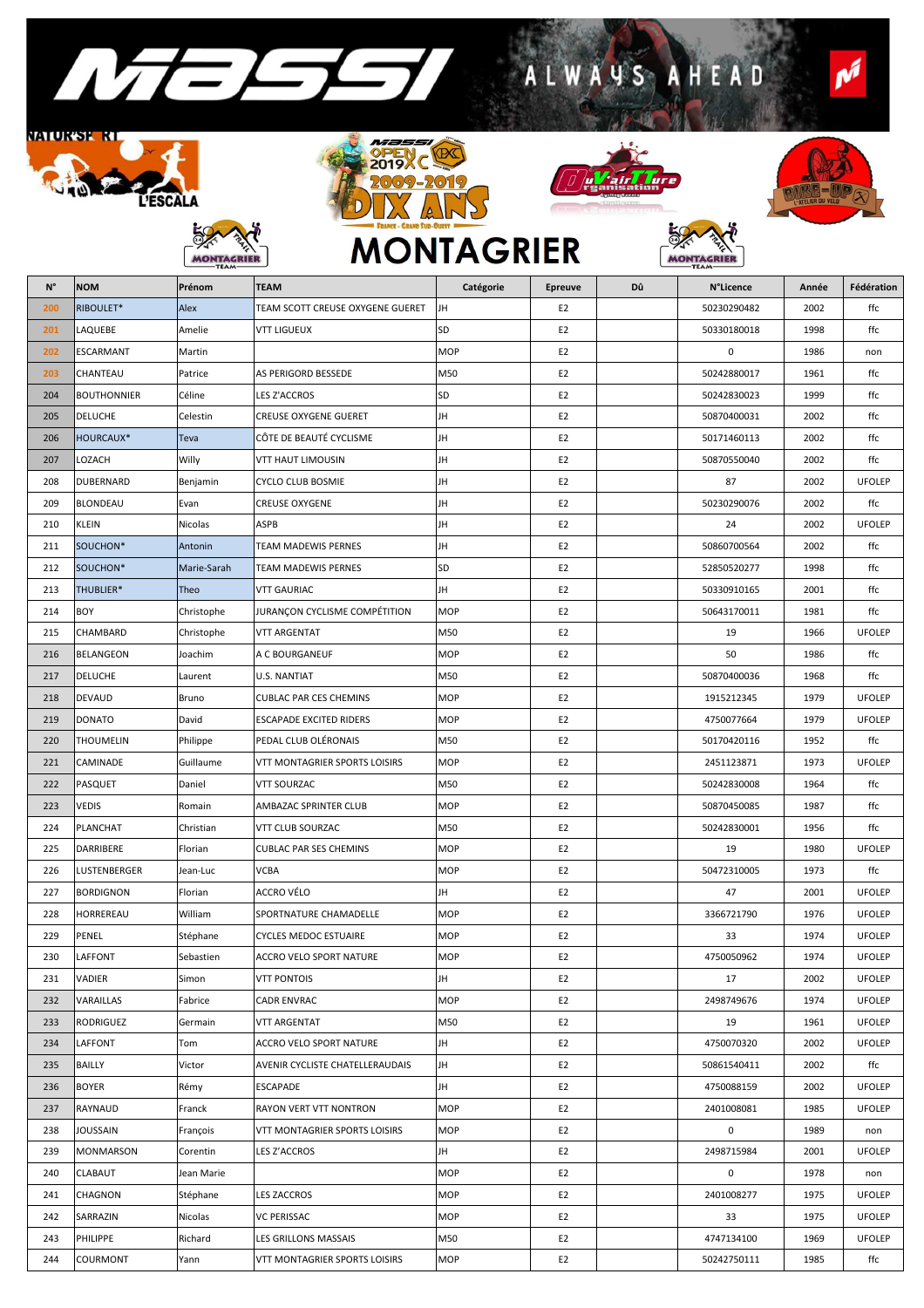| oint UC.<br>. |  |
|---------------|--|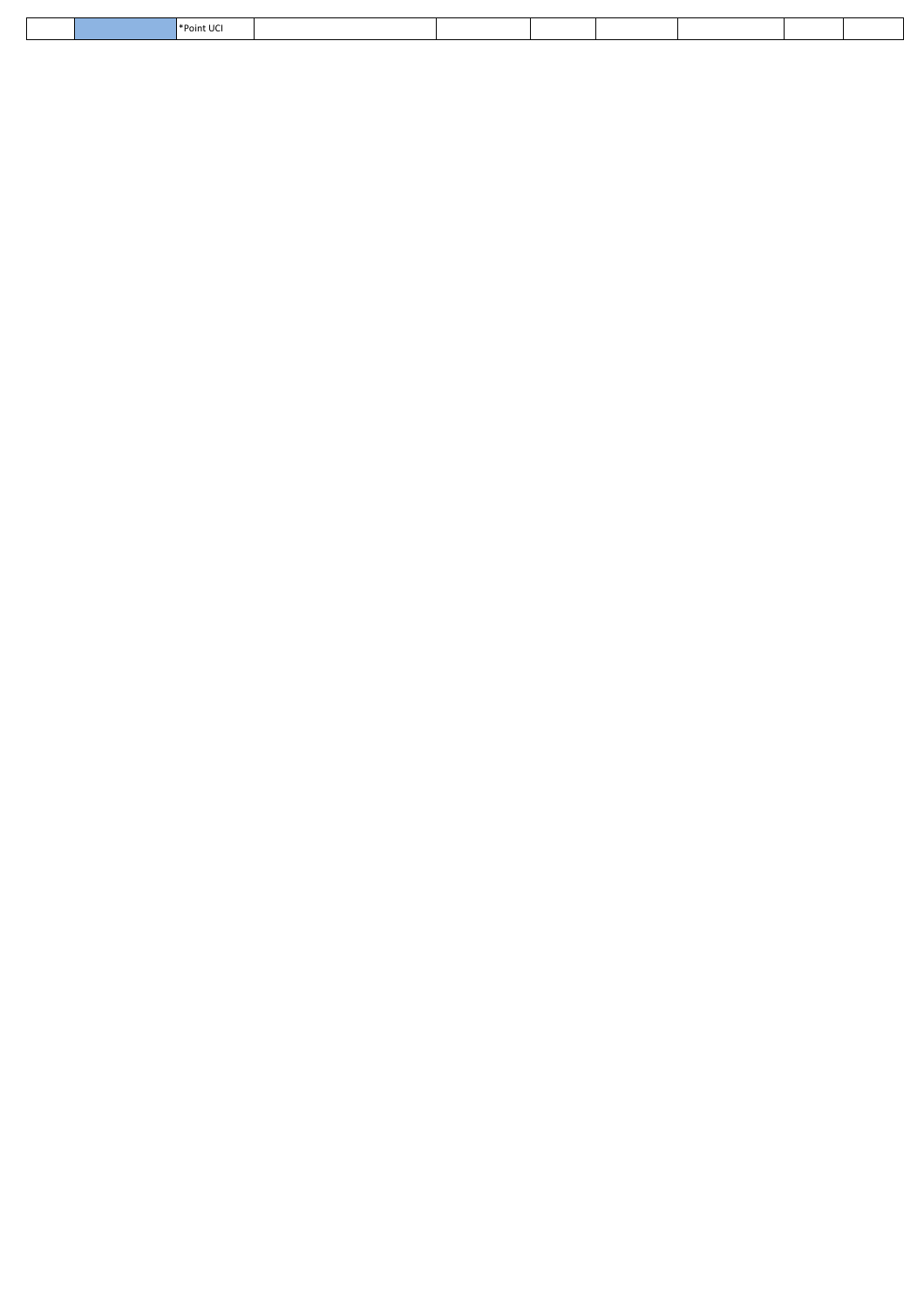

MON

GRIEF







S

A H E

RIEF

A **IW** 



D

Ń

## **MONTAGRIER**

| N°  | <b>NOM</b>          | Prénom    | <b>TEAM</b>                     | Catégorie | <b>Epreuve</b> | Dû | <b>N°Licence</b> | Année | Fédération    |
|-----|---------------------|-----------|---------------------------------|-----------|----------------|----|------------------|-------|---------------|
| 300 | <b>PICHON</b>       | Hugo      | TEAM CREUSE MAINSAT EVAUX       | <b>CH</b> | E3             |    | 50230310122      | 2003  | ffc           |
| 301 | CHICAUD             | Manon     | CREUSE OXYGÈNE                  | JF        | E3             |    | 50230290170      | 2001  | ffc           |
| 302 | <b>MULLER</b>       | Eva       | ESCAPADE EXCITED RIDERS         | <b>CF</b> | E3             |    | 50472260024      | 2003  | ffc           |
| 303 | <b>BOUTIN</b>       | Paul      | TEAM CREUSE MAINSAT EVAUX       | <b>CH</b> | E3             |    | 50230310116      | 2003  | ffc           |
| 304 | LUSTENBERGER        | Leo       | <b>VCBA</b>                     | СH        | E3             |    | 50472310006      | 2003  | ffc           |
| 305 | PECONDON            | Romain    | CS CASTELJALOUSAIN              | <b>CH</b> | E3             |    | 50472060108      | 2003  | ffc           |
| 306 | CONGRATEL           | Louis     | <b>ASPTT BRIVE AGGLO</b>        | <b>CH</b> | E3             |    | 50               | 2003  | ffc           |
| 307 | CHEVALIER           | Théo      | <b>VC POMPONNAIS</b>            | <b>CH</b> | E <sub>3</sub> |    | 50242800070      | 2004  | ffc           |
| 308 | KAHLHOVEN           | Thibaut   | ASPTT BRIVE                     | <b>CH</b> | E3             |    | 50190220152      | 2004  | ffc           |
| 309 | PUYOU-BRACQ         | Edgar     | OLORON O BEARN SPORT NATURE     | СH        | E3             |    | 50643340125      | 2003  | ffc           |
| 310 | DEBRAY              | Emelyne   | A C BOURGANEUF                  | JF        | E <sub>3</sub> |    | 50               | 2002  | ffc           |
| 311 | <b>BRUERE</b>       | Charlotte | VTT MONTAGRIER SPORTS LOISIRS   | JF        | E3             |    | 50242750143      | 2002  | ffc           |
| 312 | DELAGE <sup>*</sup> | Emma      | <b>CREUSE OXYGENE</b>           | JF        | E3             |    | 50230290163      | 2002  | ffc           |
| 313 | <b>ROULET</b>       | Laura     | <b>BRIANCE ROSELLE AVENTURE</b> | <b>CF</b> | E <sub>3</sub> |    | 50870380016      | 2004  | ffc           |
| 314 | PELISSIER           | Valerian  | ASPB VTT BELVES                 | <b>CH</b> | E3             |    | 50242880015      | 2003  | ffc           |
| 315 | LAPORTE             | Clément   | <b>ESCAPADE EXCITED RIDERS</b>  | СH        | E3             |    | 50472260019      | 2004  | ffc           |
| 316 | PRADAL              | Thibaut   | <b>VTT ARGENTAT</b>             | <b>CH</b> | E <sub>3</sub> |    | 50190020014      | 2003  | ffc           |
| 317 | <b>FLOC</b>         | Mickael   | PEUJARD VÉLO CLUB               | СH        | E3             |    | 50330010040      | 2003  | ffc           |
| 318 | CHICAUD             | Mathieu   | CREUSE OXYGÉNE                  | СH        | E3             |    | 50230290171      | 2004  | ffc           |
| 319 | <b>MARTINS</b>      | Alexandre | SCOTT CREUSE OXYGENE GUERET     | <b>CH</b> | E <sub>3</sub> |    | 50230290698      | 2004  | ffc           |
| 320 | CAMINADE            | Gabin     | VTT MONTAGRIER SPORTS LOISIRS   | СH        | E3             |    | 50242750170      | 2003  | ffc           |
| 321 | RIBERA              | Matheo    | CREON VELO CLUB                 | CH        | E <sub>3</sub> |    | 50330500005      | 2004  | ffc           |
| 322 | <b>BAUDOUIN</b>     | Auriel    | <b>RAID'N TRAIL</b>             | <b>CH</b> | E <sub>3</sub> |    | 50330940014      | 2003  | ffc           |
| 323 | CONFOLENS           | Thomas    | CRÉON VÉLO CLUB                 | СH        | E3             |    | 50330500008      | 2003  | ffc           |
| 324 | VAN DEN BROEK       | Titouan   | <b>FRC</b>                      | <b>CH</b> | E <sub>3</sub> |    | 50330370025      | 2004  | ffc           |
| 325 | OUZEAU              | Lucas     | CUBLAC PAR SES CHEMIN           | <b>CH</b> | E <sub>3</sub> |    | 19               | 2003  | <b>UFOLEP</b> |
| 326 | MANSILHA            | Lucas     | ESCAPADE                        | СH        | E3             |    | 47               | 2003  | <b>UFOLEP</b> |
| 327 | JOURDAN             | Hugo      | <b>CREON VELO CLUB</b>          | <b>CH</b> | E3             |    | 3366721106       | 2004  | <b>UFOLEP</b> |
| 328 | PUJOL               | Matahi    | VTT EVASION POUPRE              | <b>CH</b> | E3             |    | 50242730187      | 2004  | ffc           |
| 329 | <b>FAUGERES</b>     | Lucas     | <b>ASPB</b>                     | <b>CH</b> | E <sub>3</sub> |    | 50242880031      | 2004  | ffc           |
| 330 | GASCOU              | Anthony   | ASPB                            | <b>CH</b> | E3             |    | 2498753664       | 2003  | <b>UFOLEP</b> |
| 331 | <b>ROUGIE</b>       | Maxime    | U.C. BRIVISTE                   | <b>CH</b> | E3             |    | 50190110165      | 2004  | ffc           |
| 332 | <b>RAMOS</b>        | Pierre    | VÉLO SILEX                      | <b>CH</b> | E <sub>3</sub> |    | 50242640075      | 2004  | ffc           |
| 333 | ROQUIER             | Pierre    | <b>DESTINATION MTB RACE</b>     | <b>CH</b> | E3             |    | 50792250017      | 2004  | ffc           |

334 MONNIOT Nathan ASH VTT LE HAILLAN | CH E3 | 50330410008 2003 | ffc 335 BRUYERE Remy AVENIR CYCLISTE CHATELLERAUDAIS CH E3 35 50861540412 2003 ffc 336 LEPAULMIER Anthonin DESTINATION MTB RACE CH E3 CH 50792250016 2003 ffc 337 CADAURET Tony CREON VELO CLUB CH E3 CH 3366723670 2003 UFOLEP 338 GHISLOTTI Nathan VELOSILEX CH E3 50242640096 2004 ffc 339 MICHAUD Martin CYCLES MEDOC ESTUAIRE | CH | E3 | 33 | 2003 | UFOLEP 340 BREGEON VALADE Mathias VTT MIAULETOU CH E3 87 2003 UFOLEP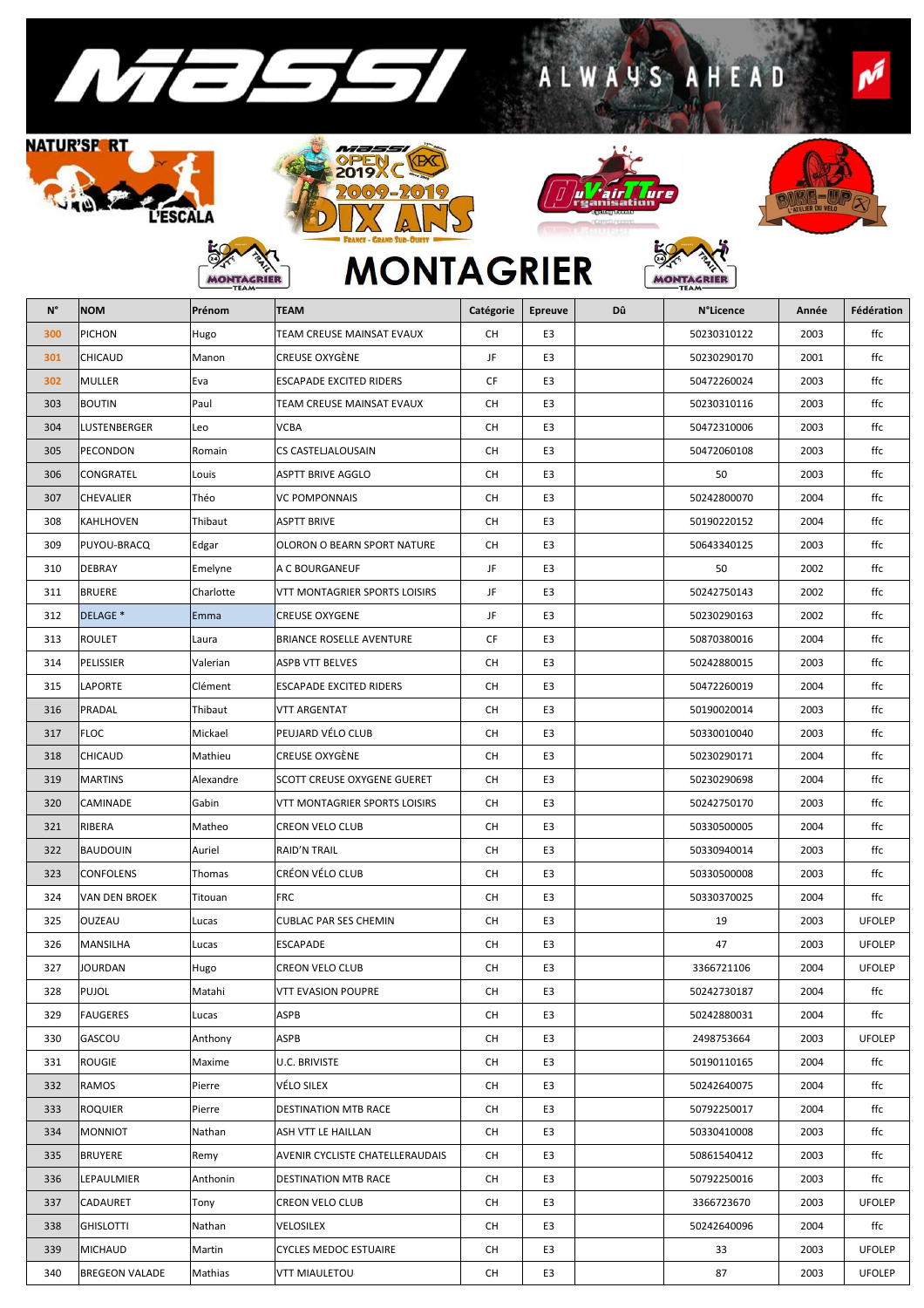| 341 | SPEZIALI            | Tom        | LES DEJANTES DU COTEAU        | <b>CH</b> | E <sub>3</sub> | 33          | 2004 | <b>UFOLEP</b> |
|-----|---------------------|------------|-------------------------------|-----------|----------------|-------------|------|---------------|
| 342 | <b>LABRIOT</b>      | Hugo       | VTT CLUB SOURZAC              | <b>CH</b> | E <sub>3</sub> | 50242830027 | 2004 | ffc           |
| 343 | <b>DESNOUAILLES</b> | Julien     | <b>VELOSILEX</b>              | <b>CH</b> | E <sub>3</sub> | 50242640148 | 2004 | ffc           |
| 344 | <b>DALIAI</b>       | Edouard    | ASH VTT LE HAILLAN            | <b>CH</b> | E3             | 50330410011 | 2003 | ffc           |
| 345 | <b>BOUCHER</b>      | Antoine    | <b>CBC</b>                    | <b>CH</b> | E3             | 50171460086 | 2004 | ffc           |
| 346 | <b>ARROBIO</b>      | Romain     | ACCRO VELO SPORTS NATURE      | <b>CH</b> | E3             | 4750092678  | 2004 | <b>UFOLEP</b> |
| 347 | <b>FAUVEAU</b>      | Louis      | <b>VTT JALLES EVASION</b>     | <b>CH</b> | E <sub>3</sub> | 3366706209  | 2003 | <b>UFOLEP</b> |
| 348 | <b>ARMAND</b>       | Clément    | <b>VTT MIAULETOU</b>          | <b>CH</b> | E3             | 8799901074  | 2003 | <b>UFOLEP</b> |
| 349 | <b>CHAUVIN</b>      | Noah       | <b>ACCRO VELO</b>             | <b>CH</b> | E <sub>3</sub> | 4750074432  | 2004 | <b>UFOLEP</b> |
| 350 | <b>BOY</b>          | Clarisse   | JURANCON CYCLISME COMPÉTITION | <b>CF</b> | E <sub>3</sub> | 50643170011 | 2003 | ffc           |
| 351 | <b>FLORIAN</b>      | Moreau     | <b>ASPB</b>                   | <b>CH</b> | E3             | 50242880018 | 2003 | ffc           |
|     |                     | *Point UCI |                               |           |                |             |      |               |